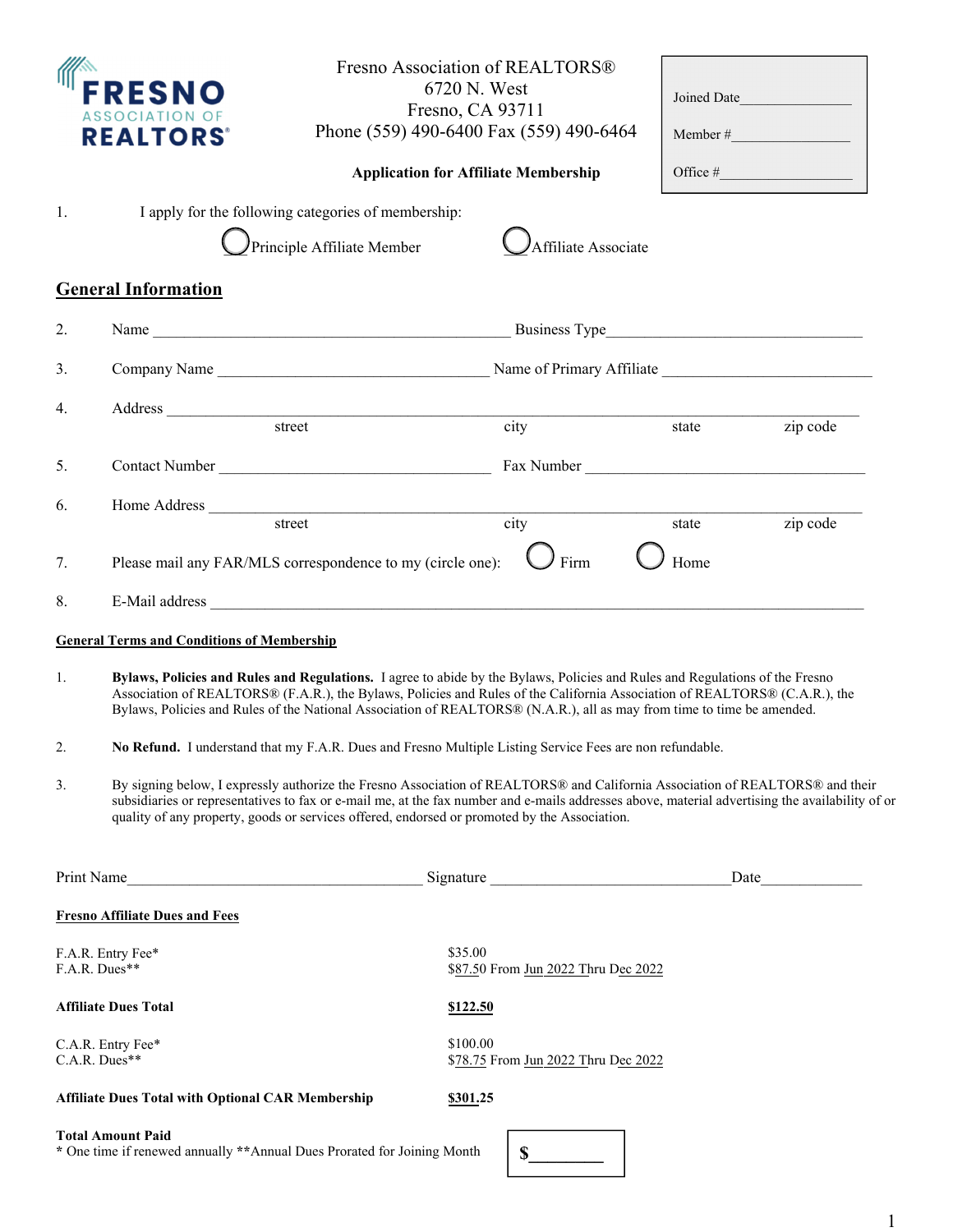## **The FRESNO ASSOCIATION OF REALTORS® Member Information Privacy Policy**

The FRESNO ASSOCIATION OF REALTORS® ("F.A.R.") has created this Member Information Privacy Policy to demonstrate its firm commitment to the privacy of member information and so that you, as a member of F.A.R., will be aware of the uses made of your member information by F.A.R.

- 1. **CONFIDENTIAL.** In general, all member information provided to F.A.R. by its members is treated as confidential and F.A.R. uses its best efforts to keep such information confidential and prevent unauthorized use. We will not share, sell or otherwise provide your information to any third party except to the National Association of REALTORS®, California Association of REALTORS®, Rapattoni Corporation, or as described in this document. We maintain security procedures and standards which we believe are as safe as today's technology permits. We test these procedures and modify them regularly as new technologies become feasible.
- 2. **F.A.R. MEMBER COMMUNICATIONS.** F.A.R. will use your preferred contact information to send you regular and special membership communications and publications. For example, members of F.A.R. receive a weekly membership newsletter and we will need to access and use your preferred mailing address and/or e-mail address to send you this publication. Please note that the weekly newsletter is a member benefit and that all members will automatically be included in this mail/e-mail list.

"Preferred contact information" as used in this section and the remainder of this privacy policy is the information pertaining to your name, email address, mailing address, telephone and facsimile numbers which you indicated to F.A.R. as the preferred contact information to receive communications. For example, you may have indicated your business address as your preferred mailing address and your home telephone number as your preferred telephone number.

- 3. **MEMBER REQUESTS.** From time to time, you may contact F.A.R. and make requests. In order to respond to your request, we may need to access and use your member information. For example, we may need to access your preferred mailing address to send you the information you requested.
- 4. **MEMBER DIRECTORY**. As one of the many benefits of membership with F.A.R., we make available on our web sites, including **www.fresnorealtors.com** and **www.fresnomls.com**, a searchable database of our members called "Find A Member" or "Find A REALTOR®." The purpose of this directory is to assist the public and our membership in locating and contacting our members. The Directory contains searchable characteristics about our members, such as the member's name and/or company. The member information made available through these functions is intended to contain only the business information of our members. Under no circumstances will we intentionally display or make available your personal home addresses or telephone number in the REALTOR® Directory unless you indicated these to F.A.R. as your preferred contact information.
- 5. **MEMBER ROSTER.** A member benefit provided by F.A.R. is a printed member roster. This roster is a compilation of all the members of the Fresno Association of REALTORS®, and is only provided to members in good standing. This roster shall be treated as confidential, and shall not be reproduced or redistributed.
- 6. **NAMES OF DIRECTORS AND COMMITTEE MEMBERS; USE OF PREFERRED CONTACT INFORMATION.** For use by F.A.R. members and for purposes of conducting F.A.R. Board of Directors meetings, we make available on our web site (www.fresnorealtors.com) and in other print and electronic formats the names of those F.A.R. members serving as directors or committee members of F.A.R. In addition, in order to provide meeting related information and to send official Board of Directors notices, we access and use the preferred contact information of F.A.R. directors and committee members, including email and mailing addresses.
- 7. **REQUEST FROM THE PUBLIC.** If the public contacts F.A.R. and requests information regarding one of its members, we may check our member database and verify to the public whether the person(s) is in fact a member of F.A.R. We may also provide the public with the name and telephone number of the firm with which that member is affiliated. However, in no event will we provide personal information to the public, such as your home address and telephone number, unless you indicated these to F.A.R. as your preferred contact information or unless required by a subpoena, search warrant or other legal process or in the case of imminent physical harm to the public or other members.
- 8. **E-MAIL POLICY.** F.A.R does not provide access to its members or the public, to the e-mail database. However, as described in item 4 above, F.A.R. may include member e-mail information in the "Find A Member" or "Find A REALTOR®" functions.
- 9. **"LISTSERVS."** From time to time, F.A.R. may create and maintain a "listserv" for a particular topic or subject of interest to its members. A listserv is a program that sends emails to the addresses on the listserv's list. If you provided your email address to F.A.R., your email address may be used on a listserv. In other situations, the listserv may only be available if you affirmatively sign up to participate. In any event, if you decide you do not want to participate in a particular listserv, the first email you receive from the listserv should provide you instructions on how to opt out of the service.
- 10. **ORDERS; CREDIT CARD INFORMATION.** F.A.R. sells various real estate related products and services to its members. In order to process and complete orders, we may need to access your member information, such as your name, company name, address, state and zip code. This information will only be used to process your order (i.e. ship and mail your order) and to send you information regarding updates to the products or services you purchased. If you pay for your order by credit card, we will need to ask you for your credit card number and expiration date, which will be used solely to complete your order and otherwise kept confidential.
- 11. **CHOICE/OPT OUT.** F.A.R. recognizes the importance of your privacy. If you do not want your member information displayed or used in one or more of the manners described above, please read the following instructions: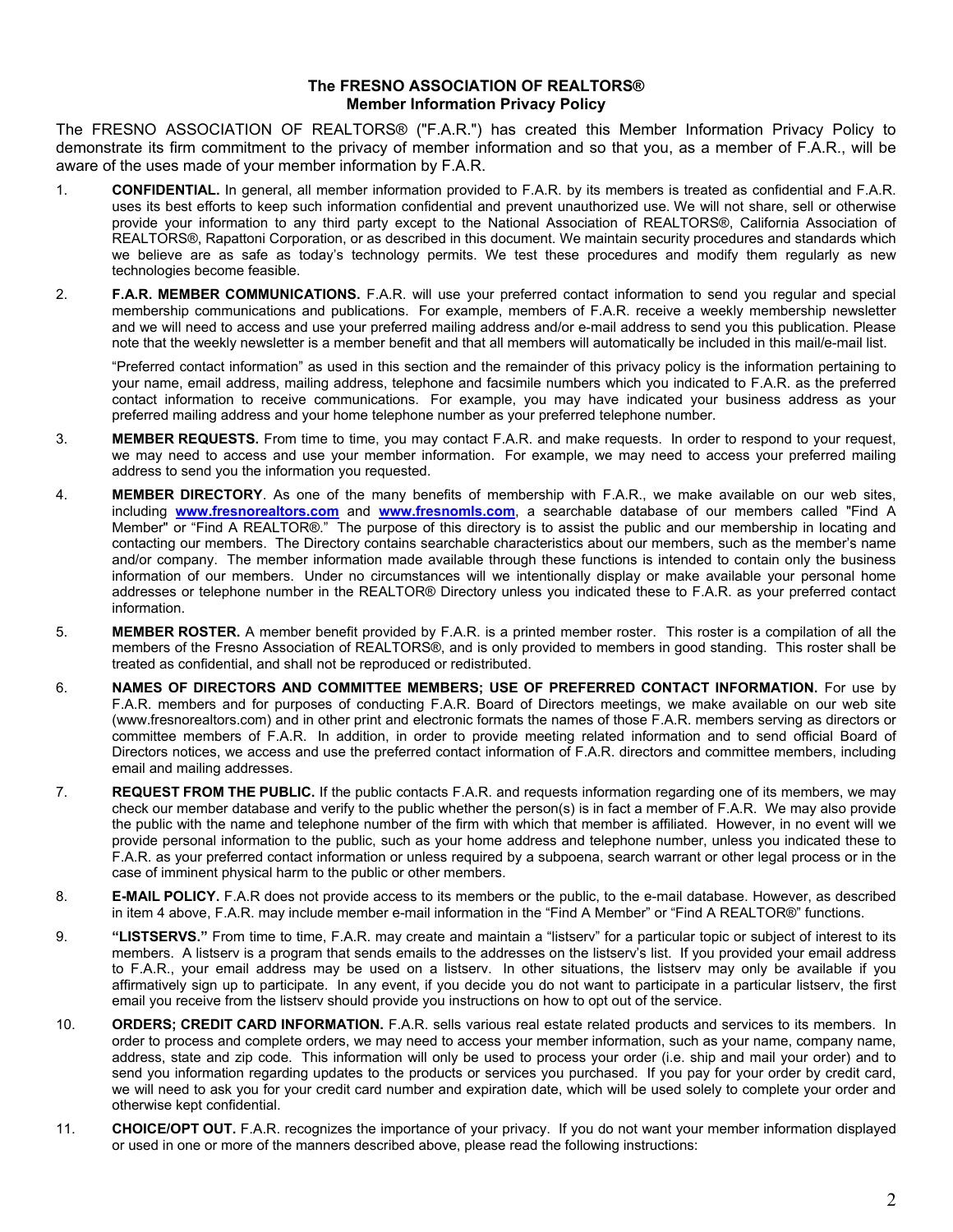*To opt out of having your preferred contact information included in the Member Director, please FAX us at (559) 490- 6464 or write us at: 6720 N. West Avenue, Fresno, CA 93711. Please be sure to specify in your FAX or writing that you want to have your preferred contact information removed from the F.A.R. Member Directory. To insure your request is processed timely and accurately, please provide the following information with your request: first name, last name, office name, F.A.R. member number, and your signature. F.A.R. will process your request as quickly as possible; however, your name may continue to be reproduced in the Member Directory until the request is ultimately processed. F.A.R. apologizes in advance for any inconveniences this may cause.*

*To opt out of the weekly email newsletter, simply click the "unsubscribe" link on the email message.*

*Please note, if you are a director or committee member of C.A.R., you cannot opt out of having your name reproduced and your preferred contact information used in the manner described in Sections 4 and 5 above.*

- 12. **CORRECTIONS/UPDATES.** If there is member information about you which needs to be corrected or updated, please FAX us at (559) 490-6464 or write us at: 6720 N. West Avenue, Fresno, CA 93711.
- 13. **CONTACTING F.A.R.** If you have any questions about this Privacy Policy, please feel free to call us at (559) 490-6400 or write us at: 6720 N. West Avenue, Fresno, CA 93711.
- 14. **CHANGES IN THIS POLICY.** From time to time, F.A.R. may need to change this privacy policy to better meet the needs of its members. As such, we reserve the right to change this privacy policy at any time. Such changes may be made without prior notice so we encourage you to periodically check this privacy policy statement for changes that we may make. Changes to this policy will be effective when posted on F.A.R.'s web site unless determined otherwise by the F.A.R. Board of Directors.

## **Member Roster Privacy Policy Compliance Form**

I, \_\_\_\_\_\_\_\_\_\_\_\_\_\_\_\_\_\_\_\_\_\_\_\_\_\_\_\_\_\_\_\_\_\_\_\_ (print name) do hereby acknowledge that I have read, understand, and agree to comply with the Member Information Privacy Policy of the Fresno Association of REALTORS®. I also agree that I will not reproduce or redistribute, or allow any action that would reproduce or redistribute, this Member Roster.

I also understand that, from time to time, the Fresno Association of REALTORS® may need to change this privacy policy to better meet the needs of its members. As such, we reserve the right to change this privacy policy at any time. Such changes may be made without prior notice so we encourage you to periodically check this privacy policy statement for changes that we may make. Changes to this policy will be effective when posted on F.A.R.'s web site unless determined otherwise by the F.A.R. Board of Directors. I understand that it is my responsibility to maintain compliance with any future modifications to this policy.

Signature Date Date Date Development of  $\overline{\phantom{a}}$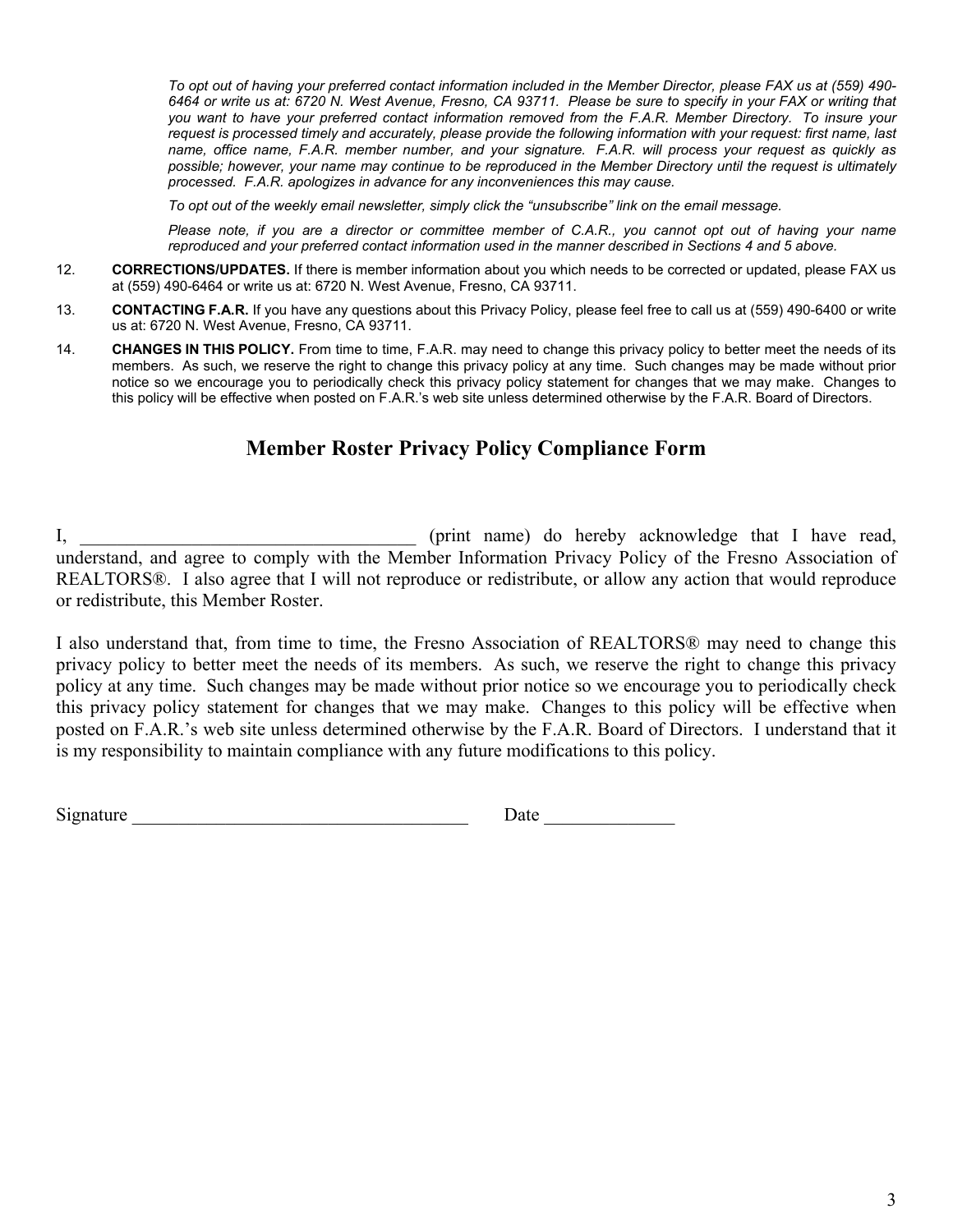## Fresno Association of REALTORS® Fresno Multiple Listing Service Credit Card Authorization Form

Please complete the following information in order to use your credit card.

| Type of Card (circle): VISA | MASTERCARD | AM EX | <b>DISCOVER</b> |
|-----------------------------|------------|-------|-----------------|
| <b>Account Number</b>       |            |       | Exp             |
| <b>CVC</b><br>Name on Card  |            |       |                 |
| Phone                       |            |       |                 |
| Address                     | City       | State | Zip             |
| Signature                   |            | Date  |                 |

I authorize the following amount to be charged to the credit card information above:

 $\sim$